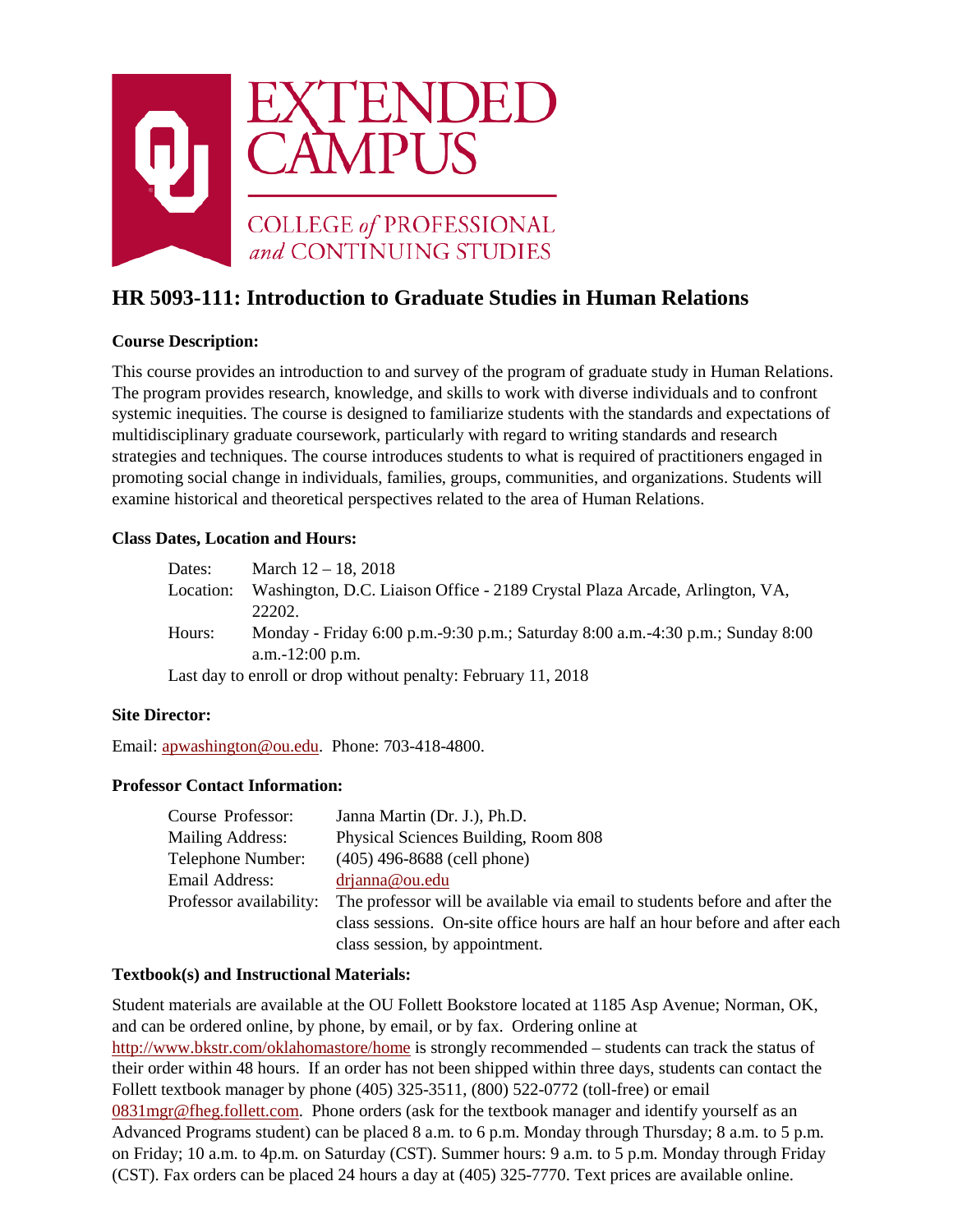- 1. Perry, J., & Perry, E. (2011). *Contemporary society: An introduction to social science* (13<sup>th</sup> ed.). Upper Saddle River, NJ: Prentice Hall. ISBN 9780205020898.
- 2. American Psychological Association (2009). *Publication manual of the American Psychological Association* (6<sup>th</sup> ed.). Washington, D.C.: Author. ISBN 9781433805615.
- 3. Materials posted on the OU Canvas learning management system: Access Canvas at [https://canvas.ou.edu,](https://canvas.ou.edu/) enter your OU NetID and password, and select course to access material. If you require assistance with Canvas, please click on the Help icon. You can search the Canvas guides, chat with Canvas support, or contact OU IT.

Note: Follett is the Advanced Programs contractual textbook provider. Should text changes become necessary after publication of the course syllabus, Advanced Programs will facilitate text returns/refunds only for texts purchased through Follett.

# **OU Email:**

All official correspondence from distance learning instructors will be sent only to students' ou.edu address.

# **Course Objectives:**

- To understand major theoretical approaches to human relations
- To become familiar with the historical foundations of the study of Human Relations
- To develop communication competence, an understanding of graduate education standards, and the tools needed for graduate study including familiarity with the writing format described in the Publication Manual of the American Psychological Association (APA), 6<sup>th</sup> edition
- To define human relations as a multidisciplinary field
- To explain the relationship between the social sciences and diversity and inclusion and how this relationship informs the study of human relations
- To apply the knowledge and skills gained in the MHR program to possible career opportunities in human relations.

# **Course Process:**

The learning management system used for this course is: Canvas. Students will be able to retrieve course materials, submit their entries to Canvas, both for discussion and instructor assessment, and respond to the postings of other students enrolled in this course. Dialogue and communication will be encouraged as a means of sharing knowledge and examining assumptions and beliefs. As instructor, I will post articles, class notes, links, and highlights onto the various forums of Canvas. Communication will occur through Canvas and its email capability.

A Course Schedule will be prepared and posted on Canvas, outlining the expected progress of the course and the topics, activities, and assignments.

# **Note on plagiarism:**

Be aware that student papers submitted to Canvas are automatically submitted to turnitin.com, a plagiarism database that scans your paper and adds it to the database to be used for future searches. The scan gives a percentage for how much of a paper is found in other sources and gives links to those other sources as evidence. Please cite and paraphrase your material appropriately (see APA Publication Manual,  $6<sup>th</sup>$  ed.).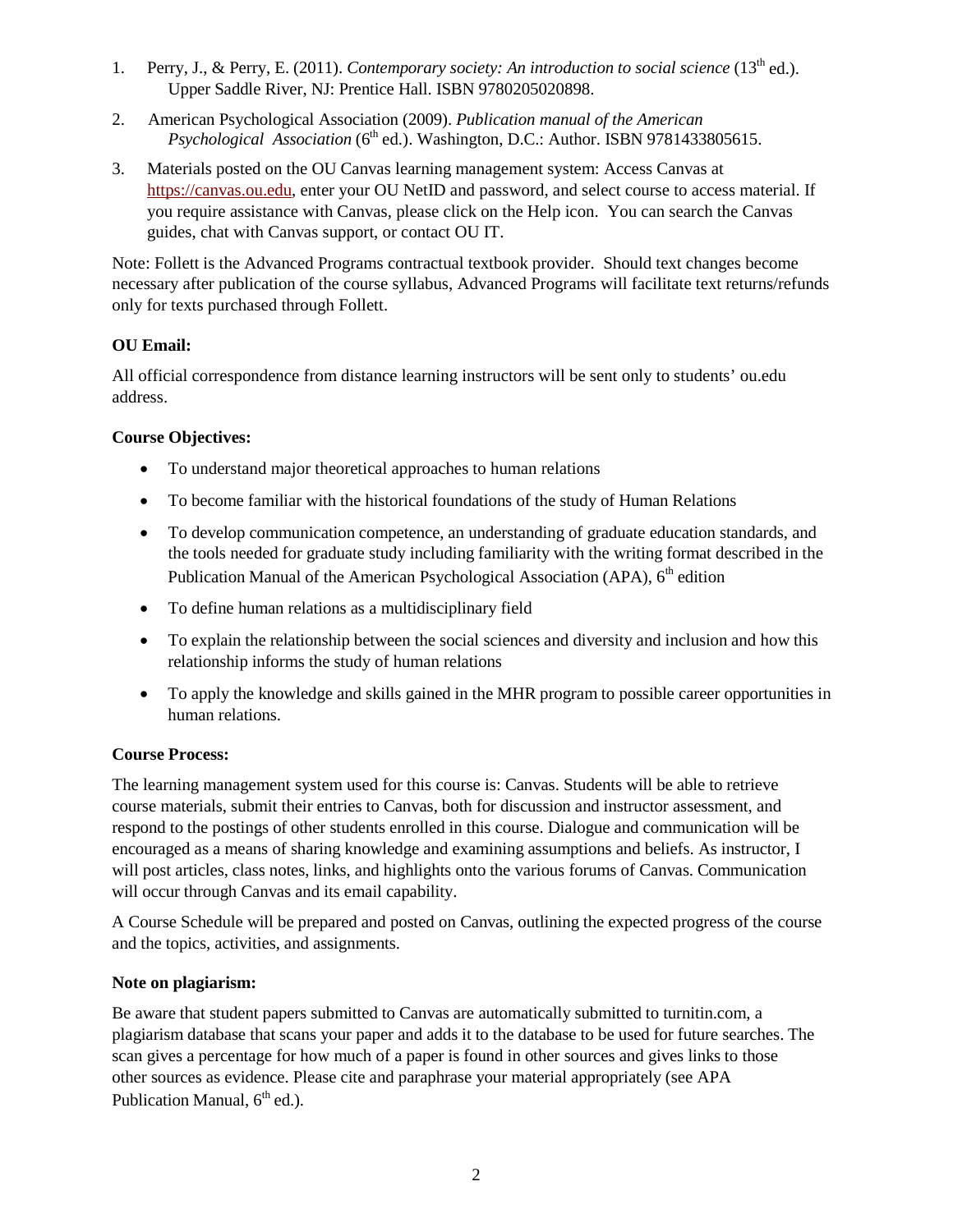### **Assignments, Grading and Due Dates:**

Please see the course schedule for deadlines.

# **Readings:**

You are expected to become knowledgeable of the course materials including the primary text, *Contemporary society: An introduction to social science* (13th ed.). Our focus will focus primarily on Chapters 1, 7, 8, 9, 12, 13, 14, and 18 (eight chapters). The topics included in the textbook are comprehensive and students will find the book useful for this academic course and beyond.

# **Written Assignments:**

Before you begin your written assignments, carefully read the relevant sections in the *APA Manual* (6<sup>th</sup>) ed.), or consult one of several online resources that provide APA guidelines. You are responsible for following all guidelines on these pages. To be acceptable, all written work must be grammatically and stylistically correct. Be sure to edit your written works carefully before submitting them.

# **Background:**

"Human relations in its broadest sense covers all types of interactions among people—their conflicts, cooperative efforts, and group relationships. It is the study of why our beliefs, attitudes, and behaviors sometimes cause relationship problems in our personal lives and in work-related situations. The study of human relations emphasizes the analysis of human behavior, prevention strategies, resolution of behavioral problems, and self-development" (Reece & Brandt, 2008, p. 4). Reece, B. L., & Brandt, R. (2008). *Effective human relations: Personal and organizational applications.* (10<sup>th</sup> ed.). Boston, MA: Houghton Mifflin Company.

As discussed in the OU-Human Relations Student Planner, human relations is an inter-disciplinary field, which draws on other academic disciplines, including the social sciences. Accordingly, the aim of the first paper is to provide students an opportunity to explore the field of social science as an introduction to the study of human relations.

### **Pre-Class Assignments:**

# **Chapter Quizzes (100 points):**

Four quizzes over specific chapters noted in the detailed schedule will be administered prior to the start of in person meetings. Each due date is in accordance with the class schedule. In this course, quizzes help to facilitate familiarity with and understanding of course terms, concepts, and theories related to the study of human relations. Quizzes may constitute a combination of matching terms to remember, fill in the blank questions, and multiple-choice questions. Students are expected to have read and studied assigned chapters prior to completing the associated quiz. Each quiz is timed and students will not have enough time to search and find each answer. Additionally, students are expected to incorporate terms, concepts, and theories in course papers and group paper. **Quizzes are worth between 20-30 points each.**

### **Power Point Over Final Paper (20 points):**

Prior to the first in class meeting, students will prepare a power point presentation containing approximately 15-30 slides. This power point presentation will outline the final paper components. Students will present their power point presentations to the class. The instructor will provide feedback to students which will also help with writing the final paper.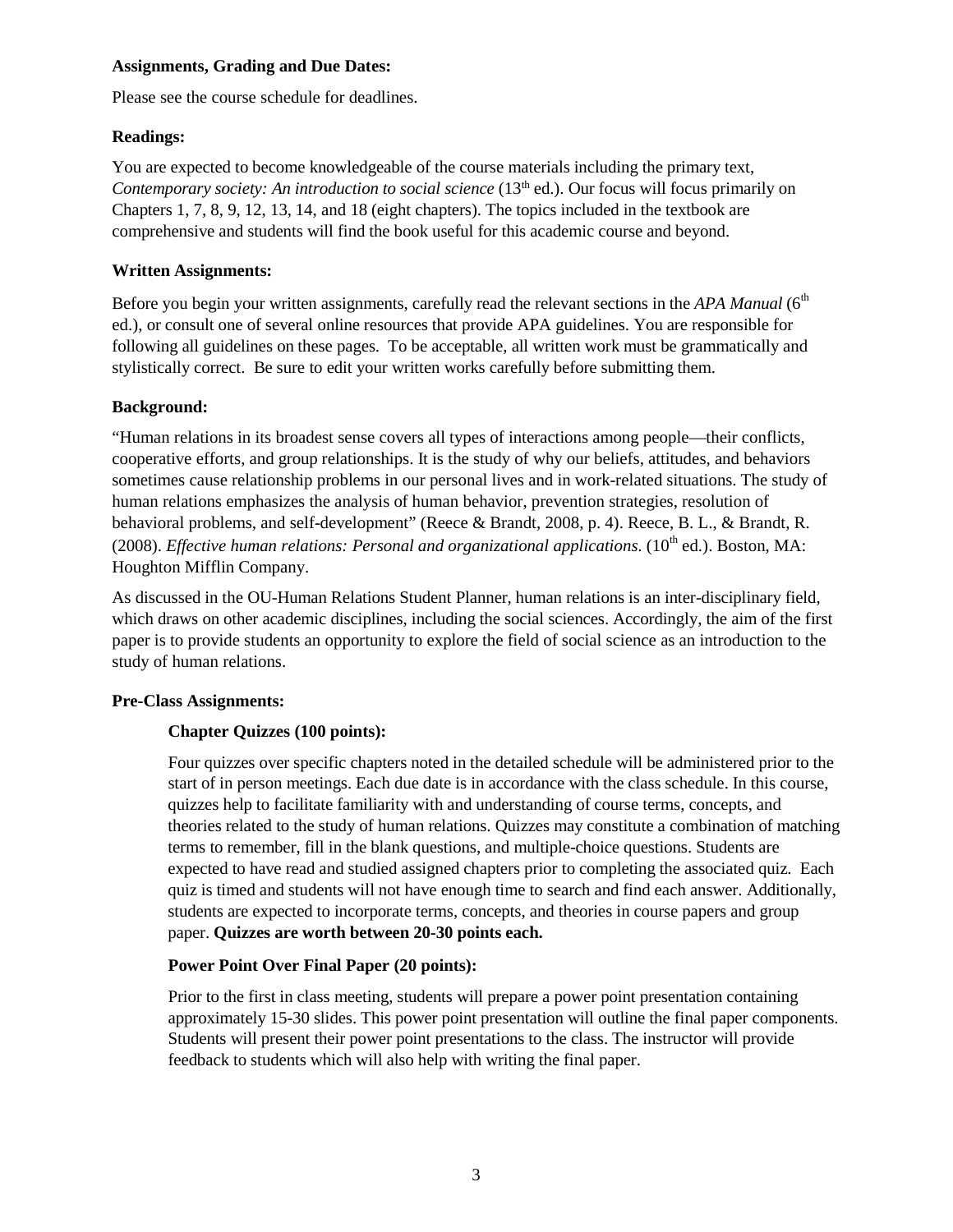### **In Class Assignments (During Class Session Time)**

# **Individual Presentation of PP for Final Paper (PP submitted prior to this assignment). (P/F Graded)**

### **Group Project of Film Analysis (20 points) Students will have class time to prepare.**

A Conversation with George Henderson: [http://videos.oeta.tv/video/2365268209.](http://videos.oeta.tv/video/2365268209) Students will view the film, "A Conversation with Dr. George Henderson," an OETA/PBS film that features the creator of the OU Human Relations program. Students are asked to examine the film in light of issues related to human relations as captured in the course materials including the Perry and Perry textbook (i.e., race, ethnicity, class, status, power, life chances, education) and to provide an oral analysis/presentation.

### **Case Study (20 points). Students will have class time to prepare.**

Students will be given a case study to analyze prior to the first class meeting. Groups will be assigned, and students will present case study findings/analysis. There will be some in class work time to prepare for this presentation.

#### **Discussion/Participation (40 points)**

This is a graduate class and students are expected to fully participate in class discussions, activities and class projects. Students will be evaluated on participation of these expectations. A rubric and specific expectation will be outlined prior to the first in class meeting. This will be posted on Canvas.

#### **Post Seminar Assignment:**

#### **Final Paper (Review of Literature--Social Issue--Change Agent Agenda) (100 points)**

Expected length for the paper is 15-20 pages. Assignment specifics and a rubric will be posted on Canvas. Students will research one of the "isms" in Human Relations (racism, sexism, ageism, ableism, classism). A social issue will be identified and discussed in relation to a social issue/topic (i.e., poverty, mental illness, depression, leadership, etc.). The framework will include a review of literature and personal insight into issues discussed. The paper will end with a discussion on steps to take in being a "change agent" with the topic (s) chosen.

### **Grading:**

This is a letter-graded course: A, B, C, D, or F.

| <b>Assignment</b>                                                        | <b>Due Date</b>                 | <b>Points</b>           |
|--------------------------------------------------------------------------|---------------------------------|-------------------------|
| Get Acquainted/Discussion Board                                          | Monday Feb. 12 by 11:59 p.m.    | Pass/Fail (-20 if Fail) |
| Chapter Quiz One (CH $7 & 8$ )                                           | Friday Feb. 16 by 11:59 p.m.    | 20                      |
| Chapter Quiz Two (CH $9 & 10$ )                                          | Wednesday Feb. 21 by 11:59 p.m. | 20                      |
| Chapter Quiz Three (CH 13 $&$ 14)                                        | Monday, Feb. 26 by 11:59 p.m.   | 30                      |
| Chapter Quiz Four (CH $12 \& 18$ )                                       | Sunday Mar. 4 by 11:59 p.m.     | 30                      |
| Power point of final paper<br>components/highlights                      | Sunday Mar. 11 by 11:59 p.m.    | 20                      |
| Individual Presentation Over PP/Outline<br>for Final Paper (power point) | Tuesday Mar. 13                 | Pass/Fail (-20 if Fail) |
| Team--Film Analysis (Dr. Henderson)                                      | Wednesday Mar. 14               | 20                      |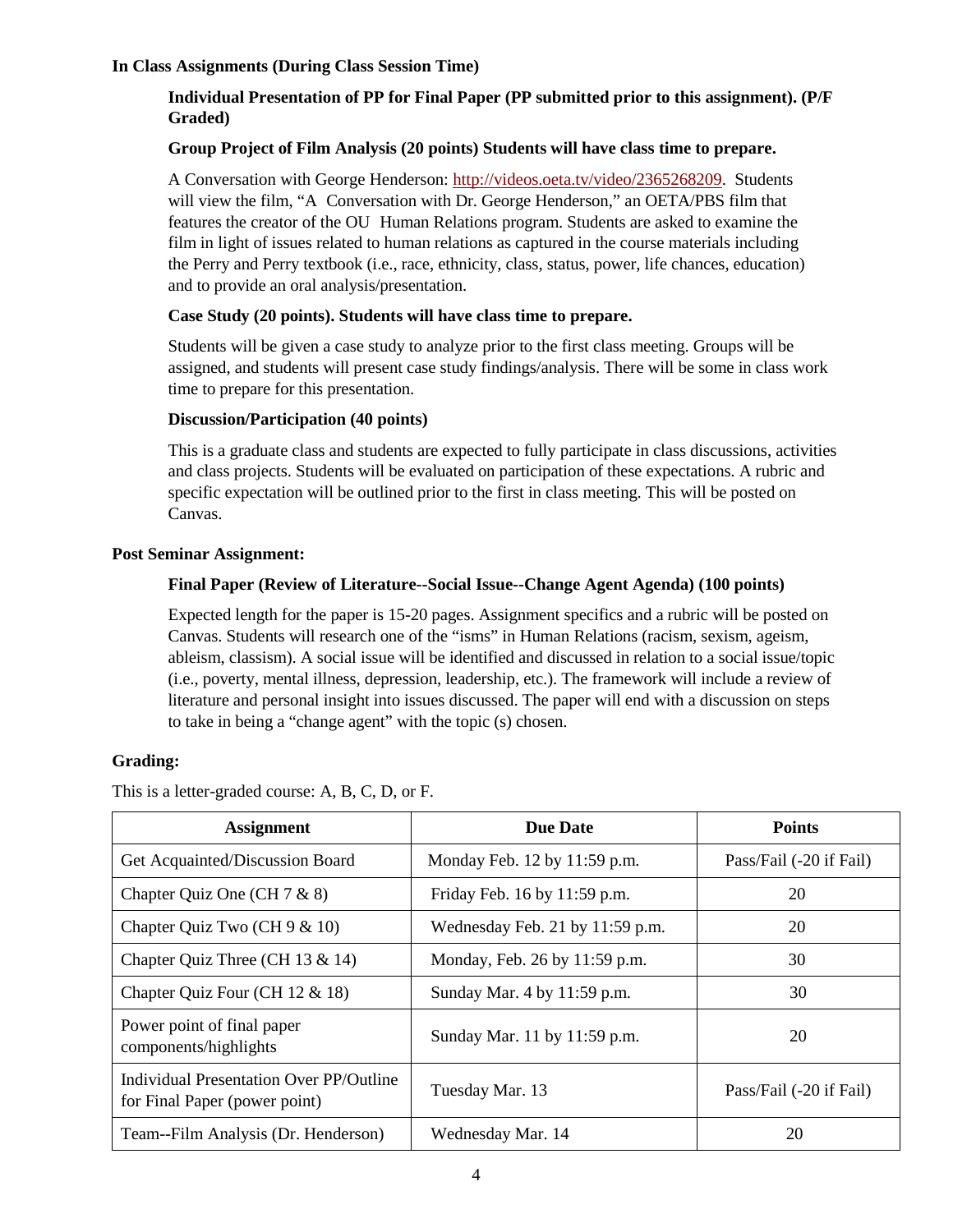| <b>Assignment</b>        | <b>Due Date</b>          | <b>Points</b>                      |
|--------------------------|--------------------------|------------------------------------|
| Team--Case Study         | Saturday Mar. 17         | 20                                 |
| Participation/Discussion | N/A                      | 40                                 |
| Attendance               | N/A                      | Penalty for missing;<br>see policy |
| <b>Final Paper</b>       | <b>Saturday April 14</b> | 100                                |
| <b>Total Points</b>      | N/A                      | <b>300</b>                         |

**Notice:** Failure to meet assignment due dates could result in a grade of I (Incomplete) and may adversely impact Tuition Assistance and/or Financial Aid.

# **The following explains my interpretation of each letter grade:**

- $\bullet$  A = Superlative work. It reflects scholarship, depth, accuracy, and good grammar. Papers, critiques, and presentations receiving an A grade are well organized, cogently address almost all appropriate points, leave little in the way of questions unless purposely designed to stimulate questions. Work provides appropriate citations, and clearly addresses the stated objectives. Interpretation, analysis, and synthesis flow clearly from the information base.
- $\bullet$  B = Above average work. It reflects sound scholarship, but may contain a few distracting presentation and process errors such as grammatical mistakes, spelling errors and lack of clarity. Interpretation may be challenged; analysis and synthesis may be criticized easily.
- $\bullet$   $C =$  Average work. The work reflects marginal scholarship. It contains frequent grammatical mistakes and spelling errors. Objectives are not clear, sentence structure may be flawed and incoherent, citations are inadequate, interpretation is questionable, and analysis is weak.

# **Criteria for Evaluation of Writing Assignments**

Grading papers requires my subjective evaluation. Unlike true/false, multiple-choice or any other kind of objective examinations, no one right-or-wrong response exists. Instead, a variety of responses are possible, varying only in that some are better responses than others. When writing your papers, please consider the following:

- Introduction: Paper includes an APA style title page, communicates the purpose or focus of the paper, and presents a strong overview or forecast of the paper.
- Focusing & Sequencing: Paper only includes materials that are clearly related to subtopic and main topic evidences strong organization and integration of material within subtopics. Paper demonstrates strong transitions, linking subtopics and main topic.
- Support: Paper constitutes peer-reviewed research based support of the topic.
- Discussion: Paper thoroughly assesses and evaluates the topic of discussion and exhibits thorough explanations, examples, and illustrations relevant to the topic.
- Conclusion: Paper provides a strong review of key conclusions and returns to the purpose or focus of the paper. It includes an insightful summary of the researched material on the topic.
- Grammar & Mechanics: Paper is free of grammatical, spelling, and punctuation errors.
- APA Style: Paper is free of errors in APA style and is written in a scholarly style. Writing is organized, flows well, and easy to follow.
- References & Citations: Paper includes a reference page and both references and citations are correctly written and presented.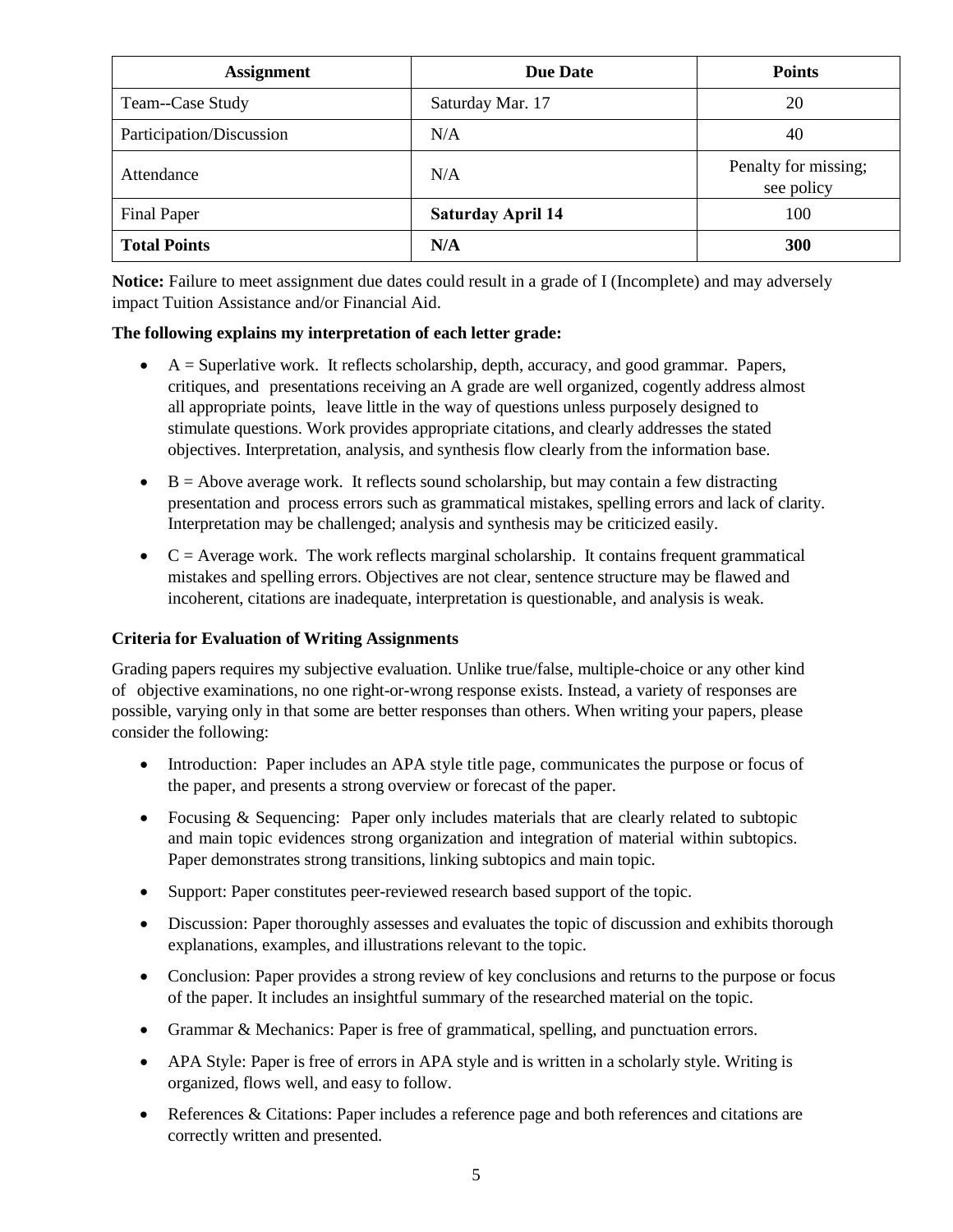Your paper should be formatted according to APA 6<sup>th</sup> edition guidelines. This includes properly formatted title and reference pages. Paper should be written in Times New Roman, 12-inch font, double-spaced.

# **Policy for Late Work:**

Late work will be penalized -15% for each day it's late. Contact the instructor to discuss accommodations if/when necessary.

### **Attendance Policy:**

Attendance is expected and mandatory for this course. Students who miss class without a medical or work-related document will be penalized **-15 points** for every in class meeting missed.

# **Incomplete Grade Policy:**

A grade of "I" is not automatically assigned, but rather must be requested by the student by submitting to the instructor a "Petition for and Work to Remove an Incompleted Grade" form. An "I" can never be used in lieu of an "F" nor can an "I" be assigned because of excessive failure to participate in class activities.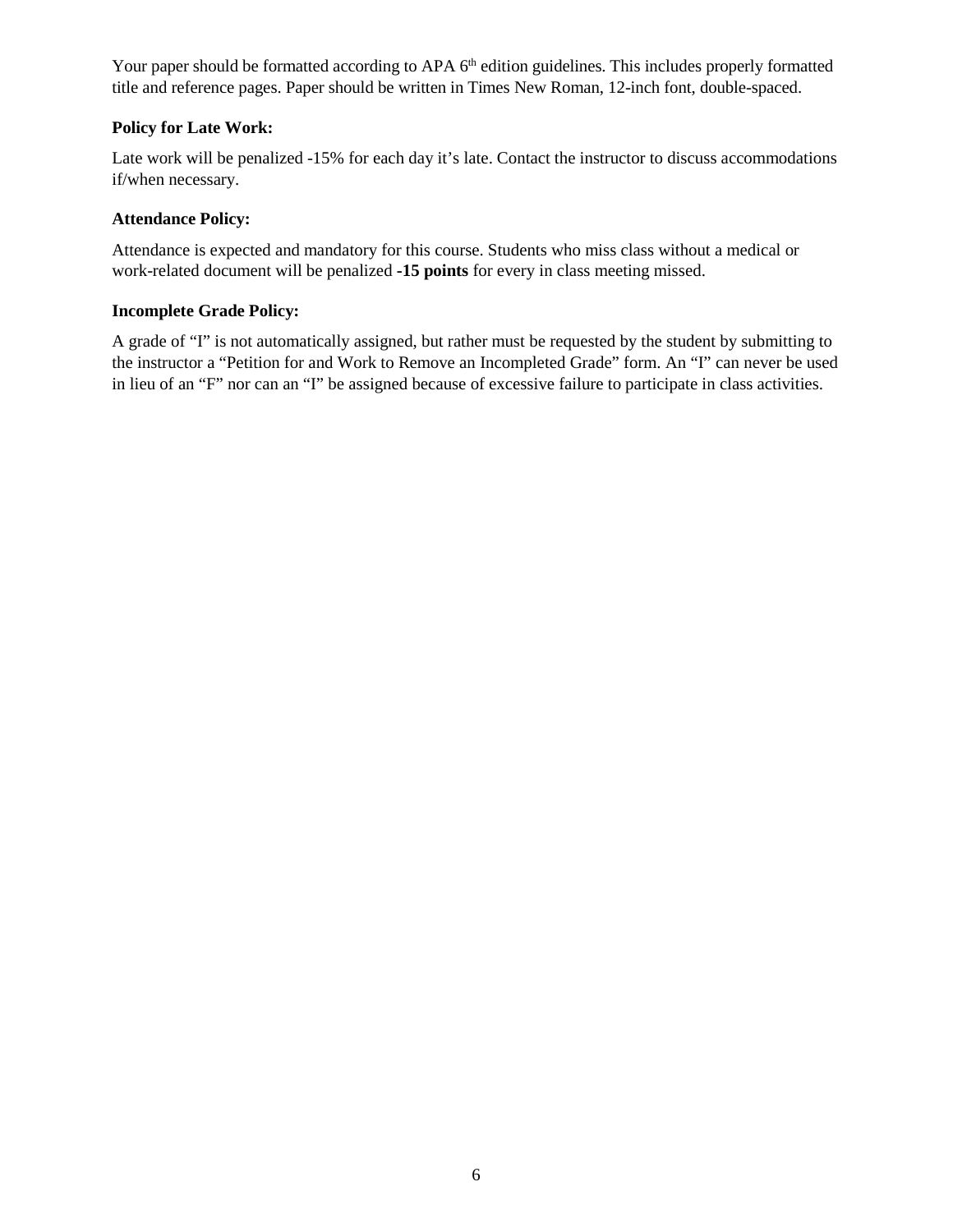# **POLICIES AND NOTICES**

### **Attendance/Grade Policy**

Attendance and participation in interaction, individual assignments, group exercises, simulations, role playing, etc. are valuable aspects of any course because much of the learning comes from discussions in class with other students. It is expected that you attend all classes and be on time except for excused emergencies.

Excused absences are given for professor mandated activities or legally required activities such as emergencies or military assignments. It is the policy of the University to excuse absences of students that result from religious observances and to provide without penalty for the rescheduling of examinations and additional required class work that may fall on religious holidays. Unavoidable personal emergencies, including (but not limited to) serious illness; delays in getting to class because of accidents, etc.; deaths and funerals, and hazardous road conditions will be excused.

If you are obtaining financial assistance (TA, STAP, FA, VA, Scholarship, etc.) to pay all or part of your tuition cost, you must follow your funding agency/institution's policy regarding "I" (Incomplete) grades unless the timeline is longer than what the University policy allows then you must adhere to the University policy. Students who receive Financial Aid must resolve/complete any "I" (Incomplete) grades by the end of the term or he/she may be placed on "financial aid probation." If the "I" grade is not resolved/completed by the end of the following term, the student's Financial Aid may be suspended make the student ineligible for further Financial Aid.

Students are responsible for meeting the guidelines of Tuition Assistance and Veterans Assistance. See the education counselor at your local education center for a complete description of your TA or VA requirements.

### **Academic Integrity and Student Conduct**

Academic integrity means honesty and responsibility in scholarship. Academic assignments exist to help students learn; grades exist to show how fully this goal is attained. Therefore all work and all grades should result from the student's own understanding and effort.

Academic misconduct is any act which improperly affects the evaluation of a student's academic performance or achievement. Misconduct occurs when the student either knows or reasonably should know that the act constitutes misconduct. Academic misconduct includes: cheating and using unauthorized materials on examinations and other assignments; improper collaboration, submitting the same assignment for different classes (self-plagiarism); fabrication, forgery, alteration of documents, lying, etc…in order to obtain an academic advantage; assisting others in academic misconduct; attempting to commit academic misconduct; destruction of property, hacking, etc…; intimidation and interference with integrity process; and plagiarism. All students should review the Student's Guide to Academic Integrity at [http://integrity.ou.edu/students\\_guide.html](http://integrity.ou.edu/students_guide.html)

Students and faculty each have responsibility for maintaining an appropriate learning environment. All students should review policies regarding student conduct at<http://studentconduct.ou.edu/>

### **Accommodation Statement**

The University of Oklahoma is committed to making its activities as accessible as possible. For accommodations on the basis of disability, please contact your local OU Site Director.

# **Adjustment for Pregnancy/Childbirth-Related Issues**

Should you need modifications or adjustments to your course requirements because of documented pregnancy-related or childbirth-related issues, please contact me as soon as possible to discuss. Generally,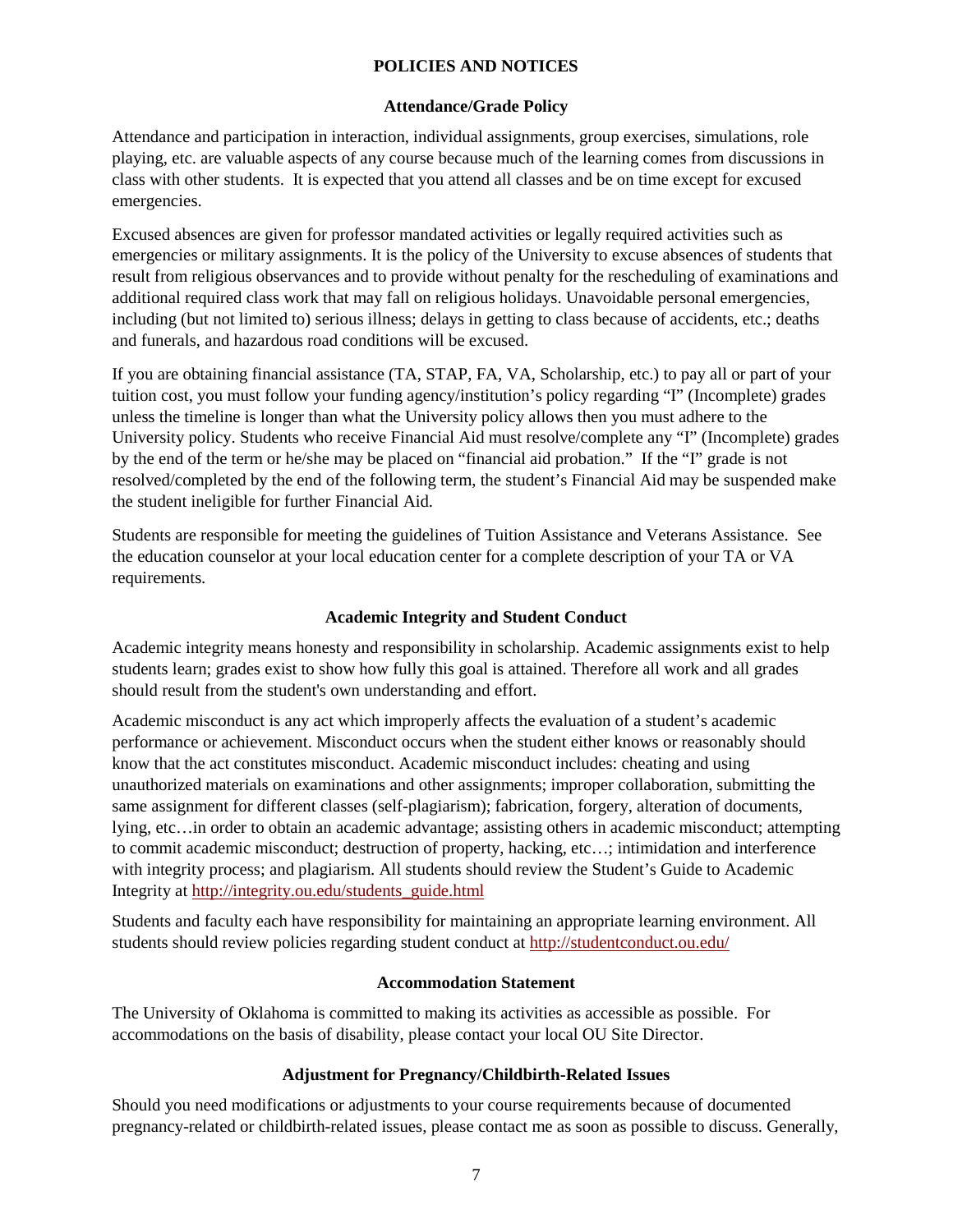modifications will be made where medically necessary and similar in scope to accommodations based on temporary disability. Please see [http://www.ou.edu/content/eoo/faqs/pregnancy-faqs.html.](http://www.ou.edu/content/eoo/faqs/pregnancy-faqs.html)

### **Title IX Resources**

For any concerns regarding gender-based discrimination, sexual harassment, sexual misconduct, stalking, or intimate partner violence, the University offers a variety of resources, including advocates on-call 24/7, counseling services, mutual no-contact orders, scheduling adjustments, and disciplinary sanctions against the perpetrator. Please contact the Sexual Misconduct Office at [smo@ou.edu](mailto:smo@ou.edu) or (405) 325-2215 (8-5), or the Sexual Assault Response Team at (405) 615 -0013 (24/7) to report an incident. To learn more about Title IX, please visit the Institutional Equity Office's website at<http://www.ou.edu/content/eoo.html>

### **Course Policies**

Advanced Programs policy is to order books in paperback if available. Courses, dates, and professors are subject to change. Please check with your OU Site Director. Students should retain a copy of any assignments that are mailed to the professor for the course. Advanced Programs does not provide duplicating services or office supplies.

Any and all course materials, syllabus, lessons, lectures, etc. are the property of professor teaching the course and the Board of Regents of the University of Oklahoma and are protected under applicable copyright.

For more information about Advanced Programs, visit our website at:<http://www.goou.ou.edu/>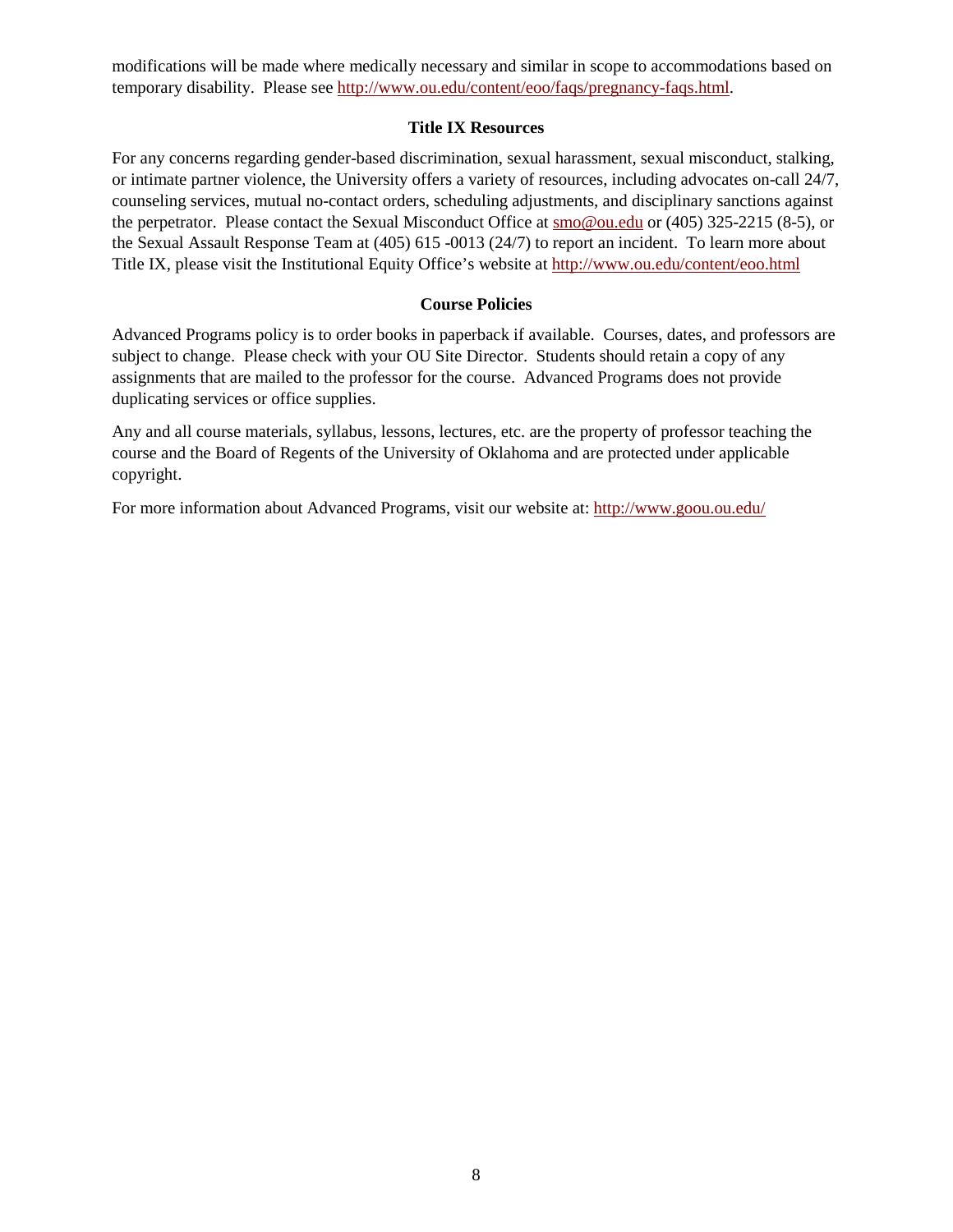# **INSTRUCTOR VITA**

# **Janna Martin, Ph.D.**

# **Education**

- 1994 Ph.D., University of Oklahoma, Norman, Communications Department
- 1990 M.A., Oklahoma State University, Stillwater, OK, Communication Department
- 1987 B.A., East Central University, Ada, OK, Speech Communication Education

### **Current Position**

- Advanced Programs Professor since 2005
- 2001-present-- Instructor, Department of Human Relations, University of Oklahoma

# **Courses Taught for Advanced Programs**

- HR 5353 Organizational Communication in Human Relations
- HR 5093 Introduction to Graduate Studies in Human Relations
- COMM 5333 Organizational Communication
- COMM 5353 Conflict Management
- COMM 5013 Introduction to Graduate Study
- COMM 5313 Qualitative Research Methods

# **Major Areas of Teaching and Research Interest**

Health Communication as it intersects with Organizational Issues.

### **Representative Publications and Presentations**

### **Book Chapter**

Martin, J.L. (2015). Life Interrupted: A Journey Through Postpartum Depression. In G. Hufnagel (Eds), The Reproductive Lives of Twenty Middle Class North American Women: Autoethnographical Analyses with Bibliographical Extensions. (pp. 383-400). The Edwin Mellen Press, New York.

### **Paper Presentations**

- A Mother's Journey: Autoethnography of Postpartum Depression. Paper presented to the National Communication Convention, San Diego, California, 2010.
- Postpartum depression and social support. Paper presented at Women's Studies Department Conference, University of Oklahoma, 2009.

# **Convention Presentations and Publications**

- Martin, J.L. (2008). Sharing experiences in the classroom. Spectra Publication for Speech Teachers**.**
- Friedrich, G., Cawyer, C., Storey, J., Wallace, J.D., & Chanslor, M. (1991). Training Handbook for COMM 1113 Instructors, University of Oklahoma, Communication Department, Norman, OK. New York, NY: Harper Collins.
- Storey, J.L. (1991), "A Sample Speech on Communication Apprehension," In C.S. Carlile and A.V. Daniel (Eds.). Project Text for Public Speaking, pp. 160-162.
- First days of class: Comparing student satisfaction to instructional behaviors. Paper presented
- at the Central States Communication Association Convention (with G. Friedrich and C. Cawyer), 1994.